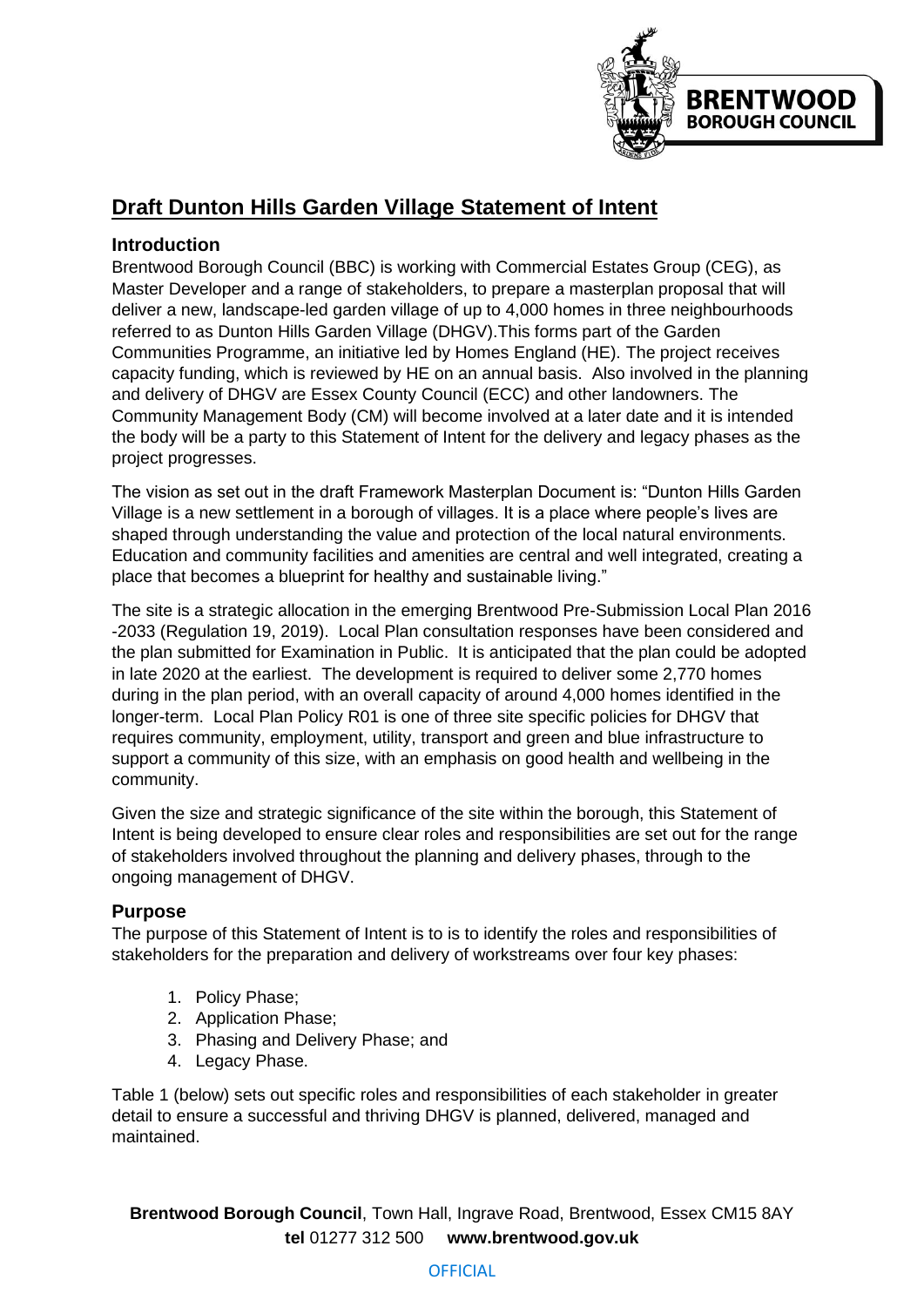This document is not a formal legal agreement, however, it is a statement of intent for the practical steps that all parties have committed to in order to plan, deliver, manage and maintain DHGV. It is not intended to be exhaustive. It is intended that this statement of intent will be endorsed through the DHGV Project Delivery Board.

The statement of intent will be reviewed at regular intervals (at least annually) to ensure it remains robust and up to date, as the project progresses, including by reference to the Framework Masterplan Document, the SPD, planning applications and other material events affecting DHGV. It should be read in conjunction with the DHGV Project Governance Framework, which sets out the various organisational streams and decision making structures in place to deliver the project in a timely manner.

#### **Roles and Responsibilities**

The following section sets out the roles and responsibilities (Table 1) for key stakeholders in relation to delivery and ongoing management of DHGV. Workstreams relevant to each project phase are set out below. Definitions of workstreams are set out in Appendix 1. The lead stakeholder for each workstream is highlighted in green and each stakeholder responsibility is identified as follows:

- **Responsible (R):** The stakeholder who does the work to achieve the task. They have responsibility for getting the work done or decision made.
- **Accountable (A)**: The stakeholder/s who is/are accountable for the correct and thorough completion of the task.
- **Consulted (C)**: The stakeholders who provide information for the project and with whom there is two-way communication.
- **Informed (I)**: The stakeholders kept informed of progress on a proportionate basis. These are people that are affected by the outcome of the tasks, so need to be kept upto-date.

| Workstream                                                                                                                                                                                                                                                                                                                                                                                                                                                                                                                                                                                                                                                                           | <b>BB</b> | <b>CE</b> | <b>OL</b> | H.E. | <b>ECC</b> | C.F |
|--------------------------------------------------------------------------------------------------------------------------------------------------------------------------------------------------------------------------------------------------------------------------------------------------------------------------------------------------------------------------------------------------------------------------------------------------------------------------------------------------------------------------------------------------------------------------------------------------------------------------------------------------------------------------------------|-----------|-----------|-----------|------|------------|-----|
|                                                                                                                                                                                                                                                                                                                                                                                                                                                                                                                                                                                                                                                                                      | C         | G         | O         |      |            |     |
| <b>Policy Phase</b>                                                                                                                                                                                                                                                                                                                                                                                                                                                                                                                                                                                                                                                                  |           |           |           |      |            |     |
| Preparation and adoption of Local Plan,<br>including:<br>Collation and response to<br>representations and to submit the Local<br>Plan for Examination;<br>Respond in a timely manner to all works<br>associated with the Examination in<br>Public;<br>Comply with the Duty to Cooperate<br>٠<br>requirements;<br>Prepare Statements of Common Ground<br>with relevant parties in a timely manner;<br>Subject to the recommendations of the<br>Inspector(s), adopt the Local Plan (with<br>or without Modifications) to enable the<br>policy framework for the determination of<br>any DHGV planning applications to be<br>established; and<br>Prepare detailed information including | R<br>A    |           |           |      | С          |     |
| DHGV Topic Paper.                                                                                                                                                                                                                                                                                                                                                                                                                                                                                                                                                                                                                                                                    |           |           |           |      |            |     |

#### **Table 1 Stakeholder Roles and Responsibilities**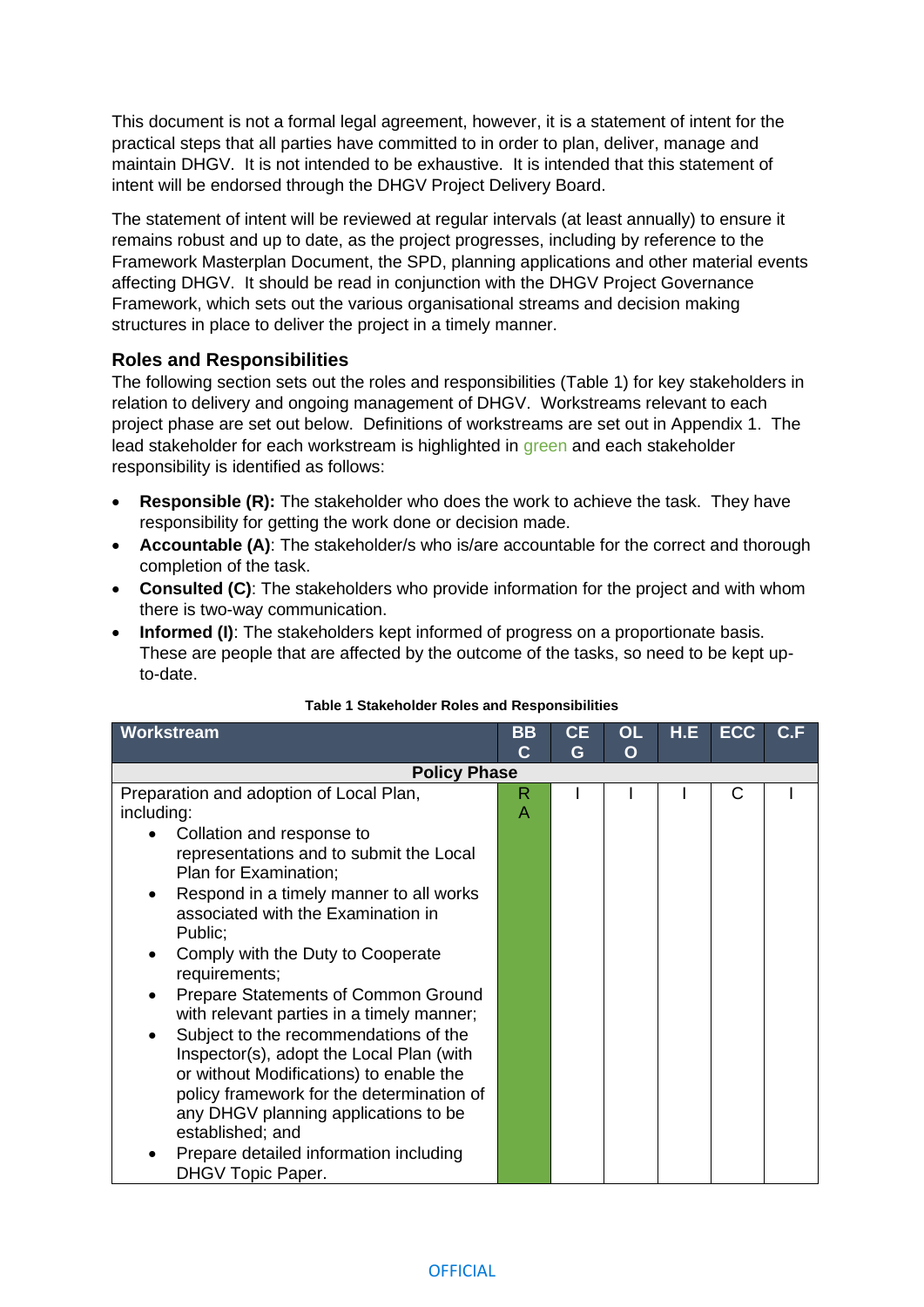| The Framework Masterplan Document and<br>Principles are to be prepared in accordance with<br>Local Plan policy, and in a way that ensures the<br>framework is future proofed and flexible, insofar<br>that that the scheme can respond to<br>demographic, technological and market<br>changes, wherever possible. It should be<br>prepared in collaboration with other landowners<br>and stakeholders to ensure that the allocation is<br>planned as a whole and meets the vision for<br>DHGV. | A                              | R                 | C                 | C            | С                 | С |
|------------------------------------------------------------------------------------------------------------------------------------------------------------------------------------------------------------------------------------------------------------------------------------------------------------------------------------------------------------------------------------------------------------------------------------------------------------------------------------------------|--------------------------------|-------------------|-------------------|--------------|-------------------|---|
| The Supplementary Planning Document is to be<br>prepared by the Council collaboratively with the<br>community and key stakeholders, including<br>various landowners, for adoption to support<br>Local Plan policy. It will connect with the<br>Framework Masterplan Document by evolving<br>the mandatory principles set out in both<br>documents.                                                                                                                                             | $\mathsf{R}$<br>$\overline{A}$ | C                 | $\mathsf{C}$      | $\mathsf{C}$ | $\mathsf{C}$      | C |
| Memorandum of Understanding between<br>landowners for Examination-in-Public.                                                                                                                                                                                                                                                                                                                                                                                                                   | $\mathsf{l}$                   | $\mathsf{R}$<br>Α | A                 | I            | L                 |   |
| Preparation of the Local Plan Infrastructure                                                                                                                                                                                                                                                                                                                                                                                                                                                   | $\mathsf{R}$                   | C                 | $\mathsf C$       | $\mathsf{C}$ | $\mathsf{C}$      |   |
| Delivery Plan, including robust and realistic<br>costings and timings of infrastructure delivery<br>and responsible party.                                                                                                                                                                                                                                                                                                                                                                     | A                              | A                 | A                 |              |                   |   |
| Ensure an employment strategy is prepared to<br>support promotion of DHGV employment and<br>business spaces, inward investment,<br>commercial services and business support uses<br>that are flexibile with the changing nature of<br>commercial space over time. It should be<br>prepared prior to planning permission and show<br>how job targets will be met and monitored.                                                                                                                 | A                              | R                 | $\mathsf{C}$      | $\mathsf{C}$ | $\mathsf{C}$      |   |
| <b>Application Phase</b>                                                                                                                                                                                                                                                                                                                                                                                                                                                                       |                                |                   |                   |              |                   |   |
| Preparation and submission of Outline Planning<br>Application(s) that is policy compliant and<br>commercially viable.                                                                                                                                                                                                                                                                                                                                                                          | C                              | R<br>Α            | R<br>Α            | C            | С                 |   |
| Prior to application(s), formal pre-application<br>discussions are undertaken in accordance with<br>Planning Performance Agreements.                                                                                                                                                                                                                                                                                                                                                           | $\mathsf{R}$<br>A              | $\mathsf R$<br>A  | $\mathsf{R}$<br>A | $\mathsf{C}$ | $\mathsf{R}$<br>A |   |
| Agree s106 agreement heads of terms and legal<br>agreement before submission of Outline<br>Planning Application(s) to ensure all parties with<br>an interest in DHGV contribute to fairly,<br>proportionately and reasonably contribute to<br>necessary infrastructure. CEG will prepare the<br>first draft s106 agreements.                                                                                                                                                                   | $\mathsf{R}$<br>A              | R<br>A            | R<br>A            | $\mathsf{C}$ | $\mathsf C$       |   |
| Prepare a DHGV specific housing strategy that<br>sets out housing specifications and looks at<br>different delivery models, housing types and mix<br>including but not limited to MMC and self-build.                                                                                                                                                                                                                                                                                          | $\mathsf{R}$<br>A              | R<br>A            | R<br>A            | $\mathsf{C}$ | $\mathsf C$       |   |
| To process and determine any Outline Planning<br>Application(s). Prior to application, formal pre-<br>application discussions are undertaken in                                                                                                                                                                                                                                                                                                                                                | $\mathsf{R}$<br>A              | C                 | $\mathsf{C}$      | $\mathsf{C}$ | $\mathsf{R}$<br>A |   |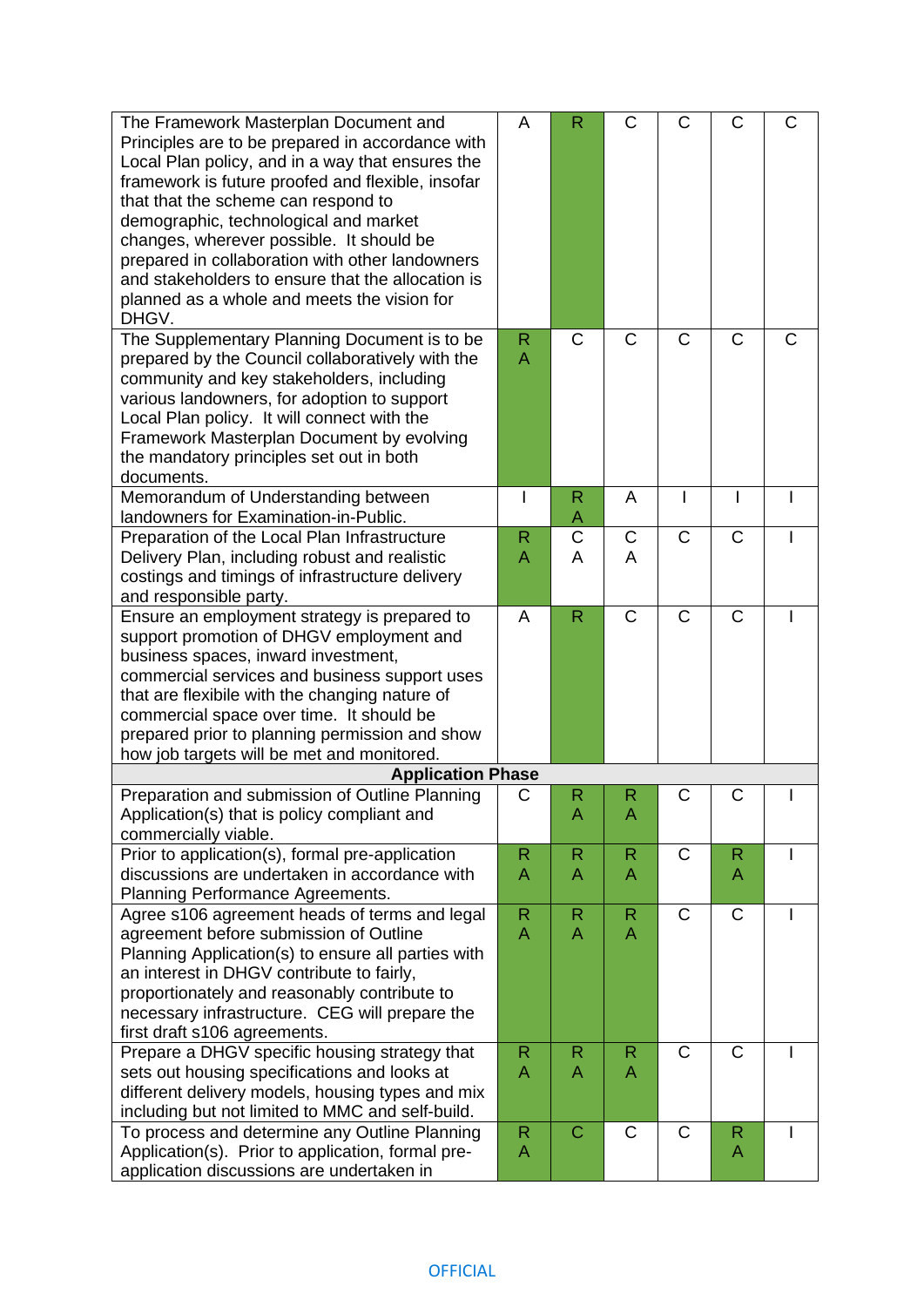| accordance with the Planning Performance<br>Agreements. This would equally apply to<br>reserved matters submissions and discharging |                  |                   |                       |              |                |   |
|-------------------------------------------------------------------------------------------------------------------------------------|------------------|-------------------|-----------------------|--------------|----------------|---|
| of conditions.                                                                                                                      |                  |                   |                       |              |                |   |
| In the event of outline planning permissions                                                                                        | $\mathbf C$      | $\mathsf{R}$      | R                     | C            | $\mathsf C$    | C |
| being granted, procure reserved matters                                                                                             |                  | A                 | A                     |              |                |   |
| approvals and discharge relevant pre-                                                                                               |                  |                   |                       |              |                |   |
| commencement conditions and negotiate any                                                                                           |                  |                   |                       |              |                |   |
| other agreements (or undertake other necessary                                                                                      |                  |                   |                       |              |                |   |
| actions) with statutory bodies to enable the                                                                                        |                  |                   |                       |              |                |   |
| development to be undertaken.                                                                                                       |                  |                   |                       |              |                |   |
| <b>Phasing and Delivery Phase</b>                                                                                                   |                  |                   |                       |              |                |   |
| Identification of mobility routes are to be                                                                                         | C                | R                 | $\mathsf{R}$          | C            | R              |   |
| adopted.                                                                                                                            |                  |                   |                       |              | Α              |   |
| Ensure delivery of highways infrastructure                                                                                          | $\mathsf{C}$     | $\mathsf{R}$      | R                     | $\mathsf{C}$ | $\mathsf{R}$   |   |
| (offsite) and management of highways                                                                                                |                  |                   |                       |              | A              |   |
| infrastructure (offsite).                                                                                                           |                  |                   |                       |              |                |   |
| Ensure the delivery of the South Brentwood                                                                                          | $\mathsf{R}$     | $\mathsf{C}$      | $\mathsf{C}$          | C            | $\mathsf{R}$   | ı |
| Growth Corridor Sustainable Transport Vision.                                                                                       | A                |                   |                       |              | A              |   |
| If procured through ECC, provide and deliver                                                                                        | C                | R                 | $\mathsf{C}$          | $\mathsf{C}$ | $\mathsf{R}$   |   |
| land and funding for new schools, procure                                                                                           |                  | A                 |                       |              | A              |   |
| buildings, and transfer to successful school                                                                                        |                  |                   |                       |              |                |   |
| provider at DHGV. If not, then a strategy                                                                                           |                  |                   |                       |              |                |   |
| regarding the delivery of the schools is required.                                                                                  |                  |                   |                       |              |                |   |
| Develop, maintain and apply flood risk                                                                                              | C                | R                 | C                     | IC           | $\overline{A}$ |   |
| management at DHGV.                                                                                                                 |                  | A                 | $\mathsf{C}$          | $\mathsf{C}$ |                |   |
| Prepare a delivery strategy in consultation with                                                                                    | $\mathsf C$<br>A | $\mathsf{R}$<br>A |                       |              | $\mathsf C$    |   |
| statutory bodies, that provides a logical and                                                                                       |                  |                   |                       |              |                |   |
| phased development programme for the timely<br>delivery of infrastructure (social, highways,                                        |                  |                   |                       |              |                |   |
| utility, green / blue infrastructure), to ensure                                                                                    |                  |                   |                       |              |                |   |
| facilities are available for residents from the                                                                                     |                  |                   |                       |              |                |   |
| start, including delivery of facilities in line with                                                                                |                  |                   |                       |              |                |   |
| the conditions and obligations of the outline                                                                                       |                  |                   |                       |              |                |   |
| planning permissions.                                                                                                               |                  |                   |                       |              |                |   |
| Ensure development that comes forward is in                                                                                         | $\mathsf{R}$     | R                 | $\overline{\text{C}}$ |              |                |   |
| accordance with design principles and codes                                                                                         | A                | A                 |                       |              |                |   |
| and is set out in sales agreements/ covenants/                                                                                      |                  |                   |                       |              |                |   |
| contracts.                                                                                                                          |                  |                   |                       |              |                |   |
| Where appropriate, actively bid for Government                                                                                      | C                | C                 | C                     | C            | $\mathsf{R}$   |   |
| funding (such as HIF) to deliver physical                                                                                           |                  |                   |                       |              | A              |   |
| infrastructure and provide strong evidence that                                                                                     |                  |                   |                       |              |                |   |
| the infrastructure is necessary to unlock new                                                                                       |                  |                   |                       |              |                |   |
| homes.                                                                                                                              |                  |                   |                       |              |                |   |
| Implementation of the Housing Strategy.                                                                                             | C                | R                 | R                     |              |                |   |
| Procure the delivery of infrastructure required to                                                                                  | $\overline{A}$   | A                 | A                     |              |                |   |
| enable the site to be developed in appropriate                                                                                      |                  |                   |                       |              |                |   |
| phases, assuming responsibility for the delivery                                                                                    |                  |                   |                       |              |                |   |
| of infrastructure to maintain speed, momentum                                                                                       |                  |                   |                       |              |                |   |
| and to establish the quality standard for the                                                                                       |                  |                   |                       |              |                |   |
| parcel developers.                                                                                                                  |                  |                   |                       |              |                |   |
| Split the site into sellable parcels (on a                                                                                          | $\mathsf C$      | R                 | $\mathsf{C}$          | C            | I              |   |
| consistent basis across all phases), which can                                                                                      |                  | A                 |                       |              |                |   |
| be developed concurrently to allow multiple                                                                                         |                  |                   |                       |              |                |   |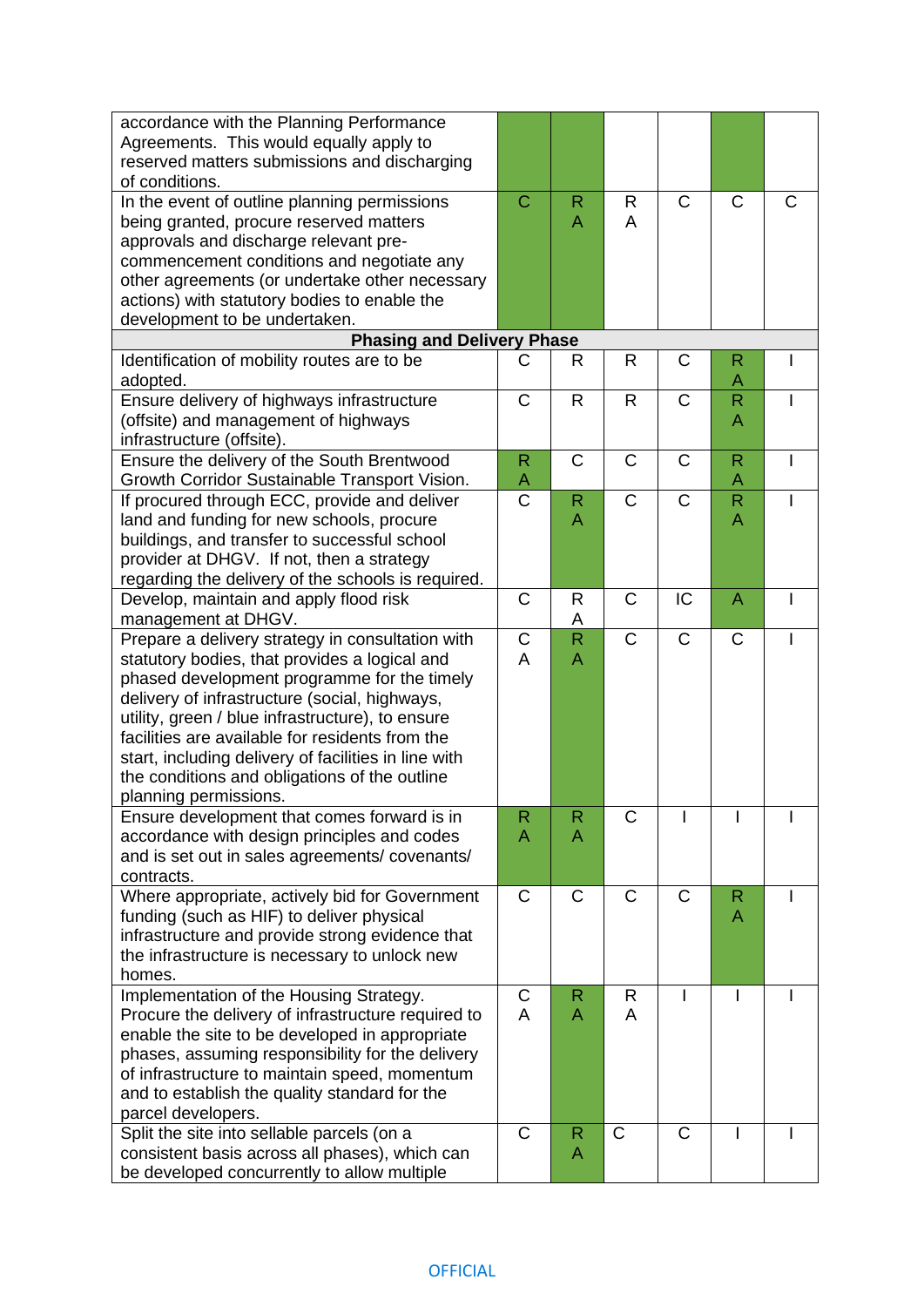| outlets to come forward simultaneously, with                                                   |              |              |                |              |              |   |
|------------------------------------------------------------------------------------------------|--------------|--------------|----------------|--------------|--------------|---|
| opportunities for innovative methods of                                                        |              |              |                |              |              |   |
| construction / self-build to assist speed of                                                   |              |              |                |              |              |   |
| delivery in accordance with housing target policy                                              |              |              |                |              |              |   |
| in the Local Plan to enhance absorption rates.                                                 |              |              |                |              |              |   |
| Investigate opportunities for public bodies to                                                 | A            | A            | $\overline{A}$ | $\mathsf{C}$ | A            |   |
| play a larger role in the delivery of DHGV,                                                    |              |              |                |              |              |   |
| brokering support between Government bodies                                                    |              |              |                |              |              |   |
| to unlock issues preventing delivery, and                                                      |              |              |                |              |              |   |
| maintain through economic market as far as is                                                  |              |              |                |              |              |   |
| reasonable.                                                                                    |              |              |                |              |              |   |
| <b>Legacy Phase</b>                                                                            |              |              |                |              |              |   |
| Prepare a community legacy management                                                          | A            | R            | R              | $\mathsf{C}$ | C            | С |
| strategy and establish a management structure                                                  |              | A            | A              |              |              |   |
| for DHGV which includes the management of                                                      |              |              |                |              |              |   |
| the Green Infrastructure (and Blue Infrastructure                                              |              |              |                |              |              |   |
| required) and operating the concierge and other                                                |              |              |                |              |              |   |
| related community facilities/services, including                                               |              |              |                |              |              |   |
| effective decision making and communication                                                    |              |              |                |              |              |   |
| with residents. This will include funding                                                      |              |              |                |              |              |   |
| mechanisms and community decision making for                                                   |              |              |                |              |              |   |
| any potential income made from facilities.                                                     |              |              |                |              |              |   |
| Implement the community legacy management                                                      | $\mathsf C$  | R            |                |              |              |   |
| strategy including establishing the Community                                                  |              | A            |                |              |              |   |
| Management Body.                                                                               |              |              |                |              |              |   |
| Ensure the Community Management Body has                                                       | $\mathsf{R}$ | C            | $\mathsf C$    | $\mathsf{C}$ | C            | C |
| representation and input into the DHGV Detailed                                                | A            |              |                |              |              |   |
| Design SPD implementation and any                                                              |              |              |                |              |              |   |
| amendments alongside other stakeholders                                                        |              |              |                |              |              |   |
| Continue a youth engagement programme to                                                       | $\mathsf{R}$ |              |                |              |              |   |
| ensure representation of younger population that                                               | A            |              |                |              |              |   |
| will inform the detailed design work for DHGV.                                                 |              |              |                |              |              |   |
| <b>Governance</b>                                                                              |              |              |                |              |              |   |
| Project coordination of supporting activities,                                                 | A            | A            | A              | A            | A            | A |
| including governance arrangements to keep                                                      |              |              |                |              |              |   |
| project on track with open and transparent                                                     |              |              |                |              |              |   |
| decision making, such as running Project                                                       |              |              |                |              |              |   |
| Delivery Board, Steering Group, and Liaison                                                    |              |              |                |              |              |   |
| Group meetings.                                                                                |              |              |                |              |              |   |
| Ensure timely turnaround of review                                                             | A            | A            | A              | A            | A            |   |
| documentation through policy implementation                                                    |              |              |                |              |              |   |
| phase, application phase and legacy phase. It is                                               |              |              |                |              |              |   |
| noted that a <i>minimum</i> review period of seven                                             |              |              |                |              |              |   |
| days is required.                                                                              | $\mathsf{R}$ |              |                |              | $\mathsf C$  |   |
| Attend relevant Garden Community forums,                                                       | $\mathsf{A}$ |              |                |              |              |   |
| such as Homes England events and Essex<br>Garden Communities Forum, on behalf of DHGV          |              |              |                |              |              |   |
|                                                                                                |              |              |                |              |              |   |
| to provide project updates and share knowledge.<br>Work collaboratively through the governance | A            | A            | A              | A            | A            |   |
| framework mechanisms to jointly resolve                                                        |              |              |                |              |              |   |
| problems that may arise.                                                                       |              |              |                |              |              |   |
| Work collaboratively with a range of Government                                                | $\mathsf{R}$ | $\mathsf{R}$ | $\mathsf{R}$   | $\mathsf{R}$ | $\mathsf{R}$ | I |
| agencies to ensure timely delivery of DHGV.                                                    |              |              |                |              |              |   |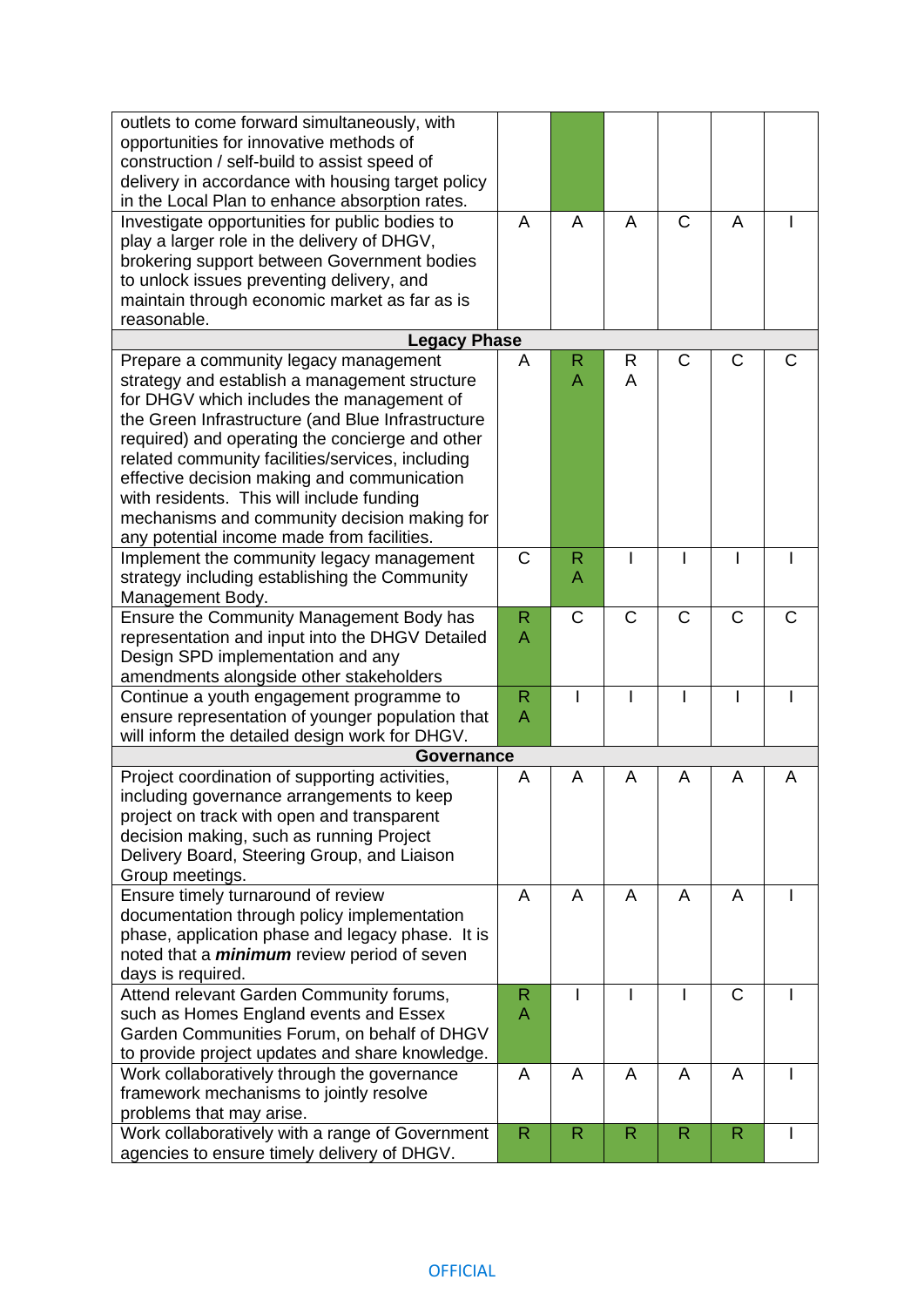| Maintain an ongoing relationship throughout the |  |  |  |  |  |
|-------------------------------------------------|--|--|--|--|--|
| delivery and maintenance of DHGV                |  |  |  |  |  |

### **Parties Agreement**

All parties have agreed to the contents here within this document as signed and dated below.

 . Brentwood Borough Council

.

Commercial Estates Group (CEG)

.

Homes England

 . Essex County Council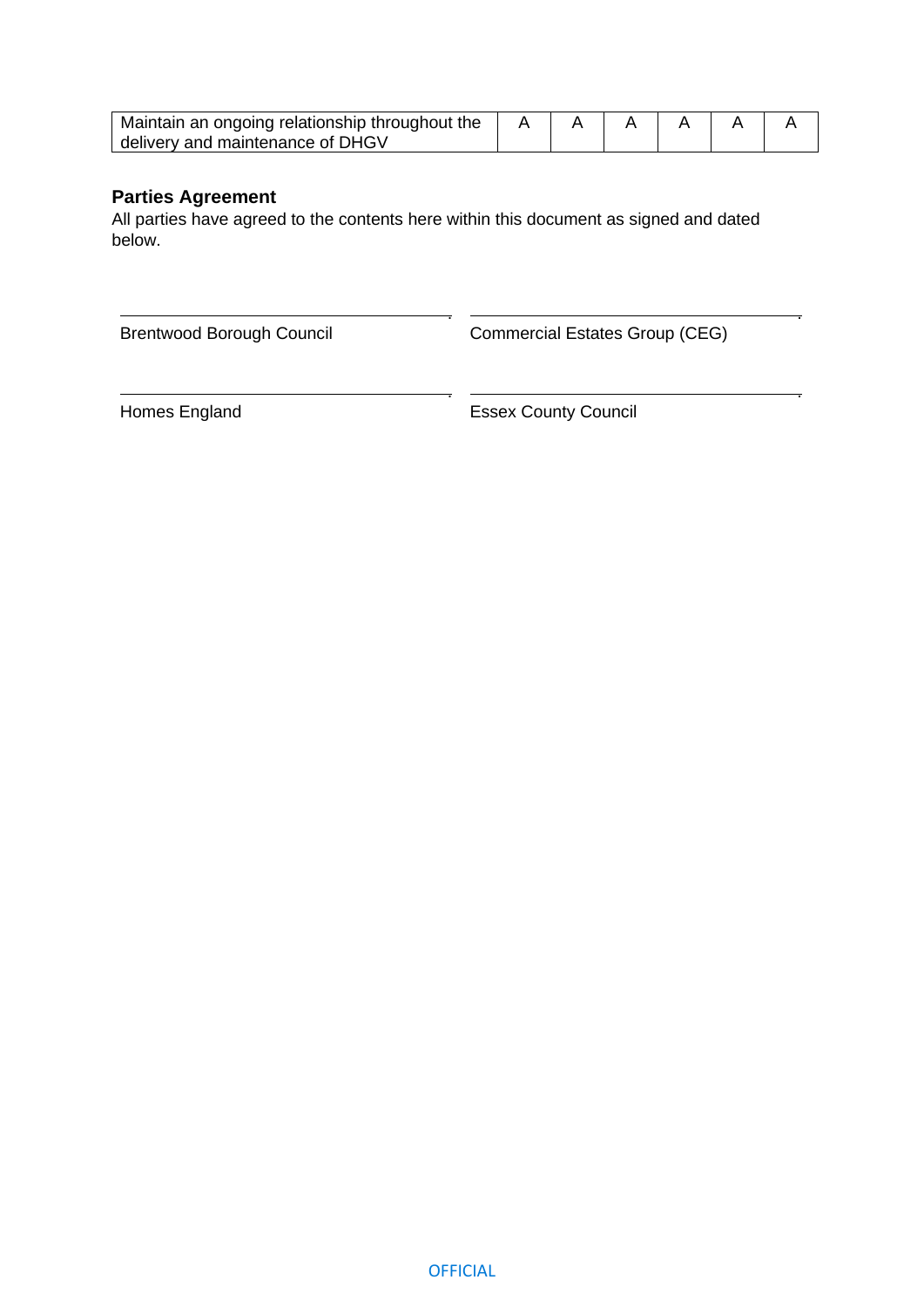# **Appendix 1**

Appendix 1 sets out the definitions referred to in this document.

| <b>Term</b>                         | <b>Description</b>                                                                                                                                                                                                                                                                                                                                                                                                                                                                                                                                                                                                                                                                                                                                                                                                                                                          |
|-------------------------------------|-----------------------------------------------------------------------------------------------------------------------------------------------------------------------------------------------------------------------------------------------------------------------------------------------------------------------------------------------------------------------------------------------------------------------------------------------------------------------------------------------------------------------------------------------------------------------------------------------------------------------------------------------------------------------------------------------------------------------------------------------------------------------------------------------------------------------------------------------------------------------------|
| Community                           | It is noted that the community will evolve as the project progresses. All parties<br>are keen to ensure those who live on the site are able to influence and get<br>involved in where they live. The term community is used in its broadest sense<br>and may include 'communities of interest' (i.e. community groups dealing with<br>specific issues) or 'communities of place' (i.e. local residents in particular<br>localities). These communities may have similar concerns about issues that<br>affect their local area.                                                                                                                                                                                                                                                                                                                                              |
|                                     | The 'community' is defined by a shared interest, experience or situation;<br>examples include young people, disabled people and sports clubs.<br>Additionally, there are people (not formal stakeholders) who are concerned<br>about specific issues, for example the environment or crime, and each of these<br>communities of interest may require a different way to engaged or be engaged.<br>The Council recognises that each community will have different needs and<br>wants that need to be balanced and priorities in the delivery of services and<br>initiatives.                                                                                                                                                                                                                                                                                                 |
| Master<br>Developer                 | A developer who takes the lead in bringing forward a site for development,<br>which is CEG in this instance. The role tends to facilitate the major enabling<br>and infrastructure works, as well as coordinate other works on site.                                                                                                                                                                                                                                                                                                                                                                                                                                                                                                                                                                                                                                        |
| Masterplanning<br>process           | The process by which a site's constraints and opportunities are analysed to<br>inform the visioning and option testing for how the spatial configuration of the<br>site should evolve and non-spatial elements such as legacy should evolve. It is<br>an iterative process involving stakeholder and community consultation and<br>input until an optimal spatial layout and non-spacial elements are achieved.<br>The resulting masterplan can take many forms and involve different levels of<br>detail. Two stages are typically followed:<br>Framework Masterplan Document: sets out the broad spatial strategy<br>$\bullet$<br>and principles, which will be evolved through consultation in the Detailed<br>Design Guidance SPD.<br>Detailed Design SPD: sets out the detailed design elements and is often<br>٠<br>accompanied by detailed Design Guidance or Codes. |
| Framework<br>Masterplan<br>Document | The Framework Masterplan Document (FMD) sets out the spatial vision and<br>spatial masterplan principles. It presents the broad structural elements of the<br>masterplan as key parameter plans and includes mandatory principles that are<br>to be met from the outset at Outline Planning Application.                                                                                                                                                                                                                                                                                                                                                                                                                                                                                                                                                                    |
|                                     | These plans are typically at 1:5000 scale. The following parameters are<br>usually set at this scale:<br>Broad spatial vision;<br>Mobility network;<br>٠<br>Distribution of land uses;<br>Green infrastructure spatial strategy;                                                                                                                                                                                                                                                                                                                                                                                                                                                                                                                                                                                                                                            |